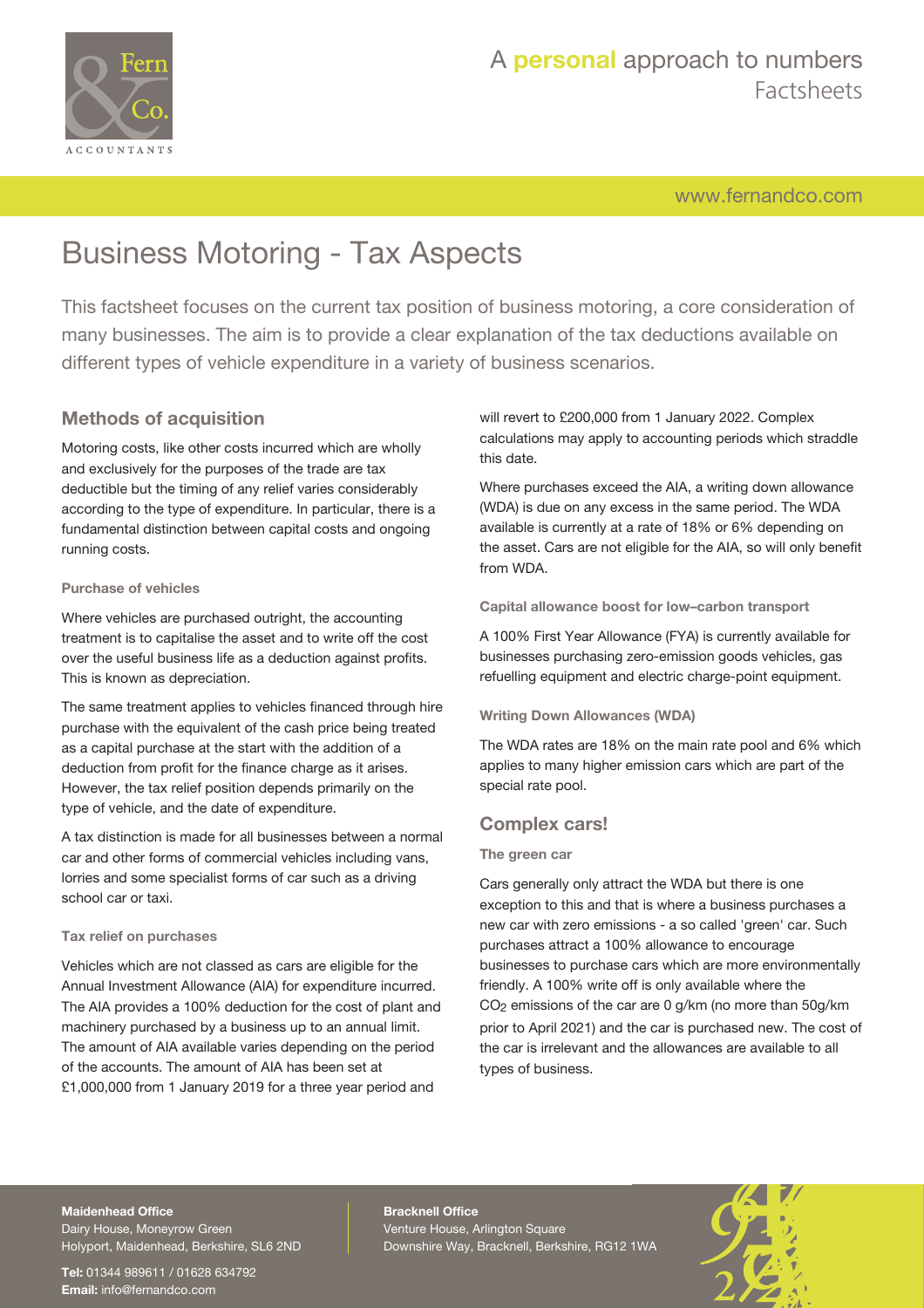

# A **personal** approach to numbers Factsheets

### [www.fernandco.com](http://www.fernandco.com)

**When did you buy?**

The allowances due are determined by whether the car was purchased. The figures below apply for purchases from April 2021.

The annual allowance is dependent on the  $CO<sub>2</sub>$  emissions of the car.

Cars with emissions between 1 - 50 g/km inclusive will qualify for main rate WDA.

Cars with emissions in excess of 50 g/km are placed in the special rate pool and will qualify for an annual WDA of 6%.

The 100% first year allowance (FYA) will be available on new zero emission cars purchased (not leased) by a business.

If a used car is purchased with  $CO<sub>2</sub>$  emissions of  $O<sub>9</sub>/km$ , this will be placed in the main pool and will receive an annual allowance of 18%.

### **Non-business cars**

Any cars used by the self employed where there is part non–business use will still be separately allocated to a single asset pool. The annual allowance will initially be based on the CO2 emissions and then the available allowance will be restricted for the private use element.

### **Example**

A company purchases two cars for £20,000 in its 12 month accounting period to 31 March 2022. The dates of purchase and CO2 emissions are as follows:

| White car  | <b>Blue car</b> |
|------------|-----------------|
| 1 May 2021 | 1 May 2021      |
| 45         | 80              |

Allowances in the year to 31 March 2022 relating to these purchases will be:

| White car (main pool as<br>emissions up to 50 g/km) | Blue car (special rate pool<br>as emissions more than<br>50 g/km) |
|-----------------------------------------------------|-------------------------------------------------------------------|
| £20,000 @ $18\% =$ £3,600                           | £20,000 @ $6\% =$ £1,200                                          |

In the following year to 31 March 2023 the allowances will be:

| White car              | <b>Blue car</b>          |
|------------------------|--------------------------|
| £16,400 @ 18% = £2,952 | £18,800 @ $6\% =$ £1,128 |

### **Disposals**

Where there is a disposal of plant and machinery from the main or special rate pools any balance of expenditure, after taking into account sale proceeds, continues to attract the annual allowance.

Where there is a disposal of a car held in a single asset pool, the disposal proceeds are deducted from the balance of the pool and a balancing allowance or a balancing charge is calculated to clear the balance on the pool.

This applies to any cars used by the self employed with part non business use whenever purchased.

### **What if vehicles are leased?**

The first fact to establish with a leased vehicle is whether the lease is really a rental agreement or whether it is a type of purchase agreement, usually referred to as a finance lease. This is because there is a distinction between the accounting and tax treatment of different types of leases.

### **Maidenhead Office**

Dairy House, Moneyrow Green Holyport, Maidenhead, Berkshire, SL6 2ND

**Tel:** 01344 989611 / 01628 634792 **Email:** [info@fernandco.com](mailto:info@fernandco.com)

**Bracknell Office** Venture House, Arlington Square Downshire Way, Bracknell, Berkshire, RG12 1WA